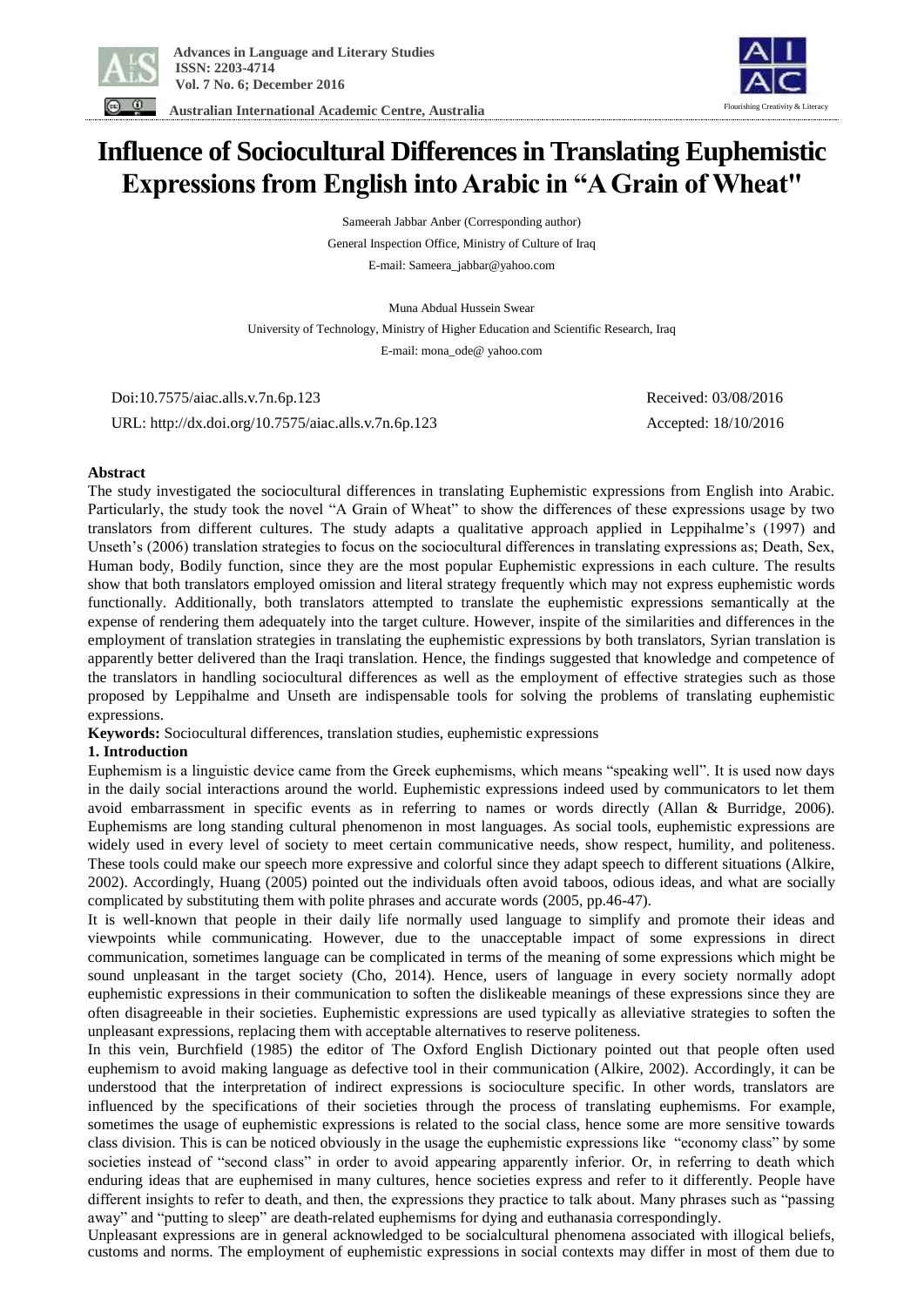cultural backgrounds associated with languages' differences. While some situations require the use of euphemistic expressions in some cultures, the others find using of them for such situations unnecessary. Thus, such case may lead to misunderstanding and could deprive the source languages from their cultural traits. Regarding little knowledge of euphemisms creating misunderstandings in communication, people maintain confirmatory attitudes. It was claimed that lack of knowledge about euphemistic expressions may cause problems to perceive and convey some messages correctly.

Translating from one language into other abounds with various problems. Casagrande (1954, p.335) calls for the treatment of translation as a primarily cultural act. This call highlights basic relationship between culture and translation. Culture poses problems to the translations due to the existence of cultural gaps between the occident and the orient languages, a gap to which some scholars attribute the process of employment the Arabic texts undergo. Venuti (1996, p.196) argues the reconstruction of the foreign text in accordance with values, beliefs, and representations that pre-exist in the target language. Although we can show politeness without using euphemism (by choosing more formal vocabularies), euphemism helps to be polite in speech and behavior because some expressions have negative meanings and may show impoliteness. Euphemistic expressions inspire from cultures, religions, taboos, and aesthetic features of societies, people can become aware of similarities feel writer's aims more tangible by extending their knowledge about source and target cultures because most cultures have something in common.

# **2. Cultural Differences between the Source Language and the Target Language**

The process of communicating Euphemisms meanings from the source culture into the target culture has proved to be challenge issue. Such challenging lies in the fact that what is considered culturally suitable in the source language might be considered as unacceptable in the target language culture. For example in translating the English phrase "blood of ram" an Iraqi translator rendered the phrase into "blood of sheep", which is unrelated alteration to the source language, therefore, it sounds meaningless. Accordingly, Culture–bound expression that is deeply rooted in the structure of the language cannot be effortlessly reproduced in a corresponding method (Abdul-Raof, 2013). Hence, translating the cultural expressions can be a problematic task. Nida (1964, p. 130) believes in equal significance to [linguistic](http://www.translationdirectory.com/articles/article2052.php) and cultural differences in translation between the SL and the TL. Nida noted that for translators cultural differences are more complicated than differences in languages structures. Euphemisms are the cultural expressions; their renditions are unquestionably difficult to some translators.

Moreover, each country has its geographical conditions, people's habits, religious beliefs and ideas that form its people's unique culture. The differences between two or more cultures may cause one nation believes in some events and habits which are strongly odd or forbidden to another. The cultural obstacles lie in conveying the flavors of euphemistic meanings in the SL which cannot be achieved unless the translators discover appropriate equivalents in the TL (Borini, 1994).

Facing euphemistic expressions in SL, the translators may have sense of inability to convey the specific meanings to the TL. Sometimes translators will get confused in this way. To convert texts from SL into TL, a good understanding of the culture is required, especially the target cultures. This process requires several studies and investigations on the SL and TL cultures. Thus, translators must be familiar with these cultures to distinguish the kind of the expression. Accordingly, there are two possibilities:

- 1- The euphemistic terms in the source language are not euphemistic terms in the target, so the translators have no problems and will render these expressions directly.
- 2- The euphemistic terms which are not euphemisms in the source language are euphemistic terms in the target and in this case there are some choices to convey.

In a nutshell, translating euphemisms culturally is not an easy task (Mohammad, Mohammed & Ali, 2007). It requires overwhelming knowledge, cultural influence and accuracy on the culture of the SL and TL languages (Holden & Von Kortzfleisch, 2004). The influence of cultural difference between the two languages is a great obstacle in interpretation. Thus, translators would be in despair to detect the accurate correspondent of euphemism that is restricted in its selection to definite collocation. Such choice is based on the semantic connection relating to the two collocations.

#### **3. Problem Statement**

Euphemisms by definition are figures of speech that covered ideas meaning that are not typically express precisely the meaning of the individual expressions. Euphemisms are substitutions of indirect, mild, or vague expressions used to mask and apparently indicate expressions that are thought to be harsh, offensive, or dishonest (Dumarsais as cited in Charaudeau et al, 1998, pp.241-242). Euphemisms in translation pose major problem specifically in translating texts that related to religions and cultures which might be have different insights among societies (Shehab, E., Qadan, A., & Hussein, M., 2014).

Research related to euphemism has its long interest to languages, aspects, forms, and functions. Scholars collected data from movies, presidential inaugural address, political debates and speeches in newspapers, comedies and novels. For example, in policy Prasetyo (2015) focused on euphemism usage in Obama's Presidential Debate of the United States (2012). In movie, Dhika and Gede (2014) classified types of euphemistic and dysphemistic expressions in "Remember Me" movie. In media, Cardova Efendi, Rusdi Noor Rosa, Delvi Wahyuni (2013) analysed the types and forms of euphemism used in online mass media. On the other hand, Laura Samoškaitė (2011) examined theoretical approaches and studied the concepts and features of euphemisms in today's English Newspapers (county) while Musfiroh (2014) studied euphemistic terms used by Barak Obama in his inaugural address.

It can be noticed from above that to date, the strategies for translating euphemisms proposed by two scholars Leppihalme (1997) and Unseth (2006) focusing on euphemism translation strategies have not been deserved its proportion of research yet. Additionally, in Arab literature it has been noticed that the number of studies on euphemism, studies on euphemistic expressions related to strategies applied to the translation of literary works from English to Arabic are insufficient. As a case of study, using these strategies in translating texts from English to Iraqi and Syrian are ultimately very rare. Euphemisms used in the source text are related to elements of translation which include culture,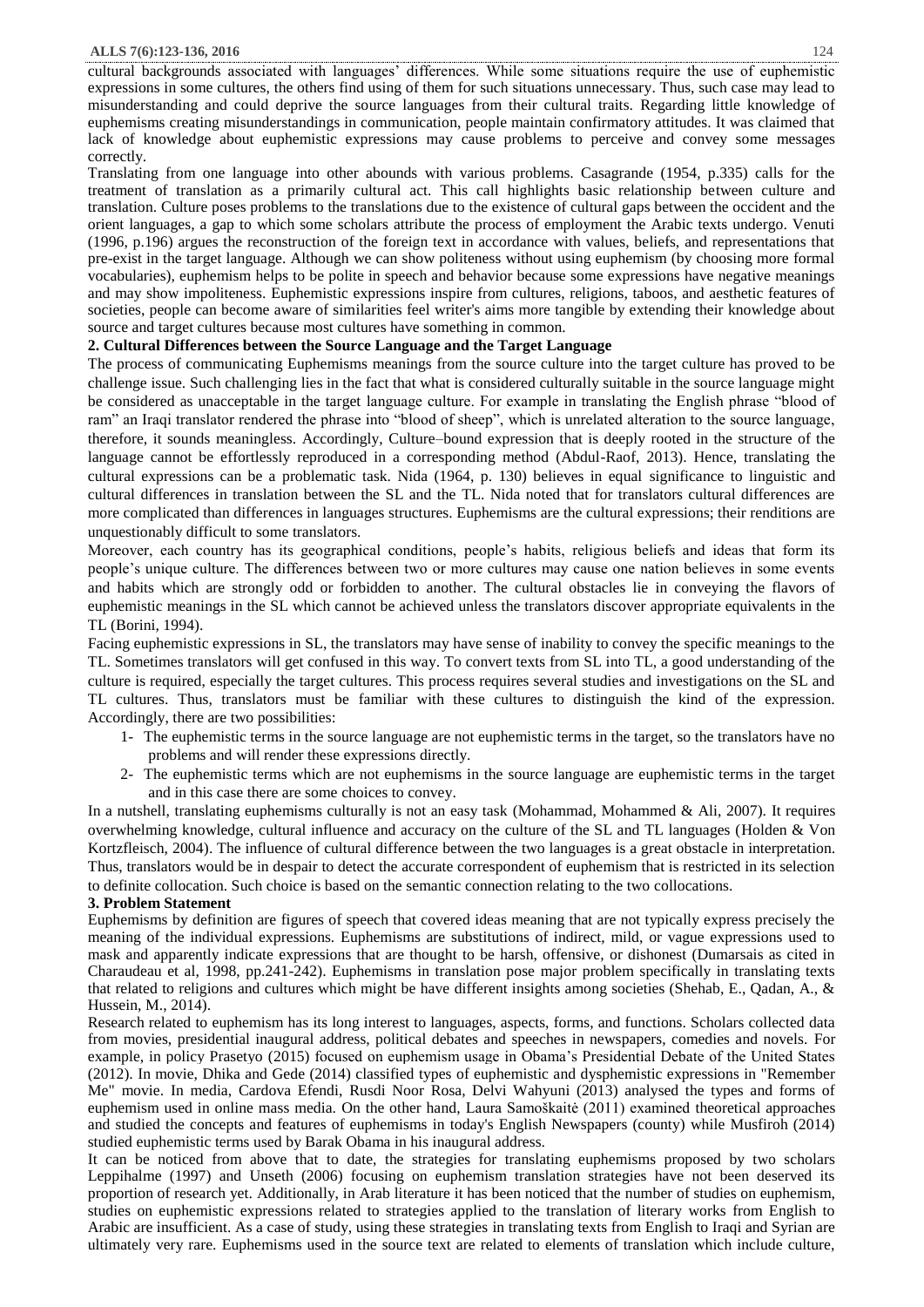Translating to Arabic sometimes imposed certain necessities on Arabic translators. That is why some Arabic translators in our case of Iraq and Syria, employed methods that occasionally alter the original meanings and ruined the beauty of the expressions being translated. In this vein, some authors in Iraq and Syria, as Basim Mohammed (2015) Abdul Jabbar Mohsen Al-Rubaiy (2014), Omar Talib (2014), and Mourice Abu Nazer (2014) pointed out that literary translation in Iraq often full of uncertainties and consequently not encouraging. The majority of contemporary Iraqi translators are not competent enough to convey the actual meaning of the texts may be because they are necessarily untrained. Accordingly, translation has been faced with countless obstacles and suffering negative impacts, therefore readers often try to read the original text rather its translation.

The issue of using effective strategies as that proposed by Ritva Leppihalme and Peter Unseth to analyse euphemisms expressions as a challenging phenomenon in Arabic translation where there are a lot of the employment of inadequate translation strategy of euphemisms is significant in order to gain understanding and insights about how to cover this problem amongst English-Arabic translators.

# **4. Research Questions**

In tandem with the objective, this study suggests the next research question:

How the sociocultural differences affect the translation of the euphemistic meanings in "A Grain of Wheat" from English into Arabic?

# **5. Methodology**

To bring the problem under discussion into concentration, the current study adapts a qualitative approach applied in Leppihalme's (1997) and Unseth's (2006) translation strategies. Leppihalme's strategies are: (1) standard translation usage, (2) minimum change that means literal translation, (3) additional euphemistic expression, (4) Footnotes or endnotes employed, (5) replacement using a target language term, (6) reduction of euphemisms, (7) adaptation, 8) retention and (9) omission. Unseth's strategies are four strategies: plain language usage, literal Translation, render the source using different one, and practice a mixture of two tactics of the aforementioned. On its the practical side, it is employed a textual analysis method.

This study involves 24 English euphemisms in the "A Grain of Wheat" novel "Habaa Al-Qamh" by the Kenyan author Ngugi's Wa Thing'o (1967). Euphemismtic expressions are categorized into death, sex, body parts, and bodily function based on the catergorization of Allan and Burridge (2006). Figure (3.4) below shows methodology.



Figure 1. Methodology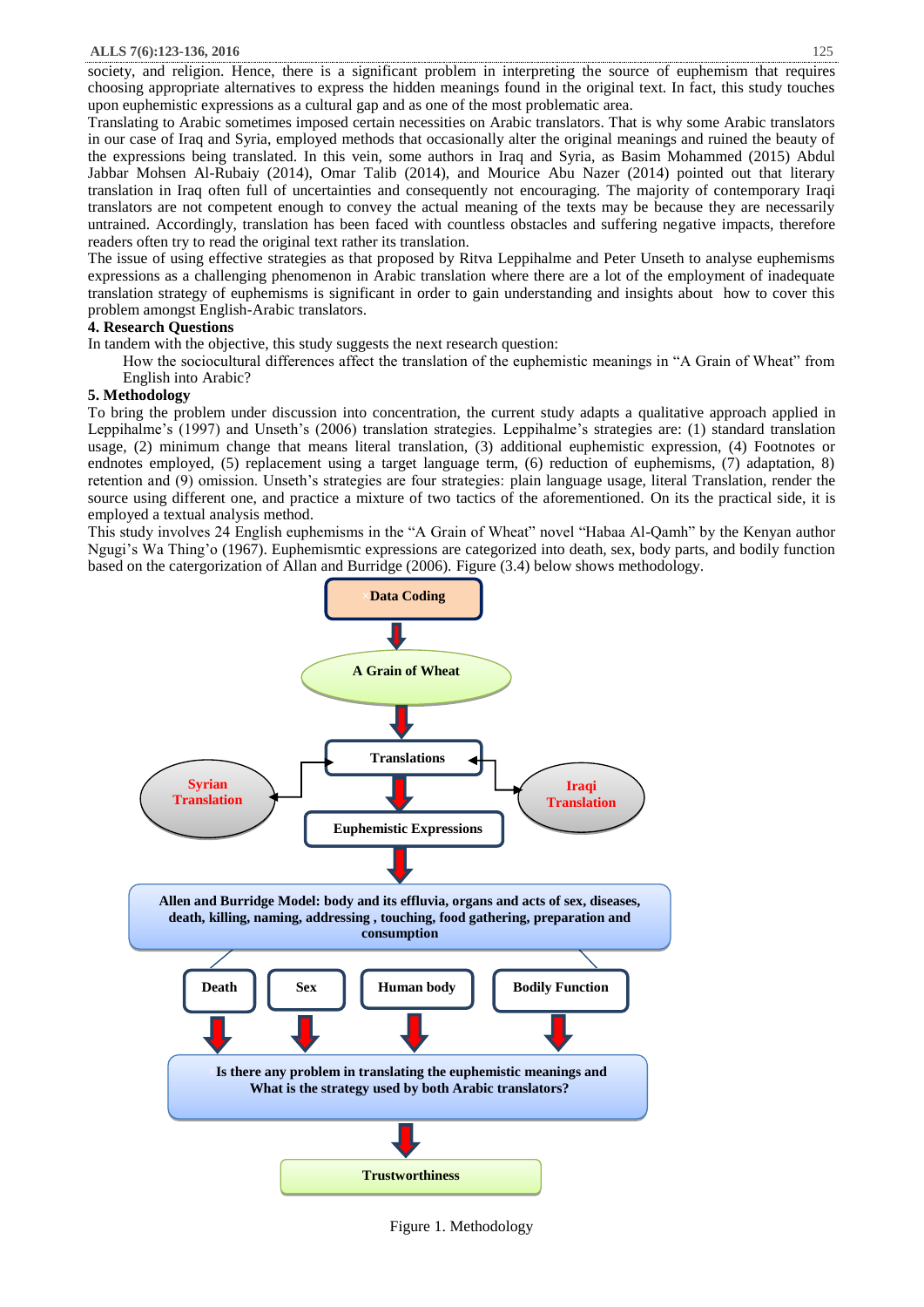Four significant reasons underline the choice of Ngugi's novel "A Grain of Wheat". Ngūgī's famous 1967 novel "A Grain of Wheat" is a complex one with multiple narrations spanning a significant period in the history of Kenya dealing with colonial encounter and decolonisation. It signifies his latest work published in English language due to the negative attitude that was taken by him against this language. One of the most striking aspects of the novel is the method of its narration. This work proved its thrust in realising how writing could be instrumental to progress.

#### **6. Analysis and Discussion**

#### *6.1 Death Euphemistic Expressions*

Each culture has always explored various techniques to mask the death event because people have always found it difficult to express it directly. Euphemistic expression was the preferred approach used in such events. Free-based offensive word in which varied fears arise, such as fear of the loss of loved people, fear of body's corruption and several fears that exist after death (Allan & Burridge, 1991, p.30). Let us consider the next example in (p.22):

| ٠<br>۰, |  |
|---------|--|
|---------|--|

| <b>ST</b>                                                                     | <b>TT Syrian</b>                                                    | <b>TT</b> Iraqi                                                  |
|-------------------------------------------------------------------------------|---------------------------------------------------------------------|------------------------------------------------------------------|
| "He always went out alone to<br>finish off a dangerous<br>character" $(p.22)$ |                                                                     |                                                                  |
|                                                                               | finish<br>"He often goes out alone to<br>off a dangerous character" | "He often goes out to<br><b>murder</b> a dangerous<br>character" |

In the story, the author frequently uses the expression "**Finish off**" as a euphemism of kill. This verb is used on humans or animals. If they have been previously wounded or are sick, you finish them off (Holder, 2008). The author is deliberately using euphemistic expressions, indeed exaggerating their employment, to show and understand how the vocabulary and syntax of a language may be used to shape reality. The source death text of the author was rendered by both translators of Arabic versions differently. Mahfouz retains the euphemism "finish off" (إجهاز (which means speed up to kill the intended person until death.

Mahfouz's optimal choice does euphemistically and communicatively convey the intended connotation. He is aware of the importance of context in keeping the spirit of the original text and able to comply with the intentional connotation in the source text that would make it sound accepted in the target text.

The strategy employed by Mahfouz in translating this expression was Unseth's strategy of minimum change, that is, literal translation. Unseth (2006) says that literal translation may be applied if both the original and the target texts share similar euphemistic expression. Accordingly, such translation is conventional since it will intend the implicit meaning. In this example, we can see that in contrast with Mahfouz's translation, Hassen uses the Arabic verb "Yusafi"يصفي which indicates deliberately premeditated murder (Al-Waseet Dictionary, 2004). Hassen renders "finish off" into dysphemistic word "Yusafi" and "murder" is used instead. Murder is a legal term for an "unlawful, malicious, and intentional killing" (Rawson, 1981, p.158).

The two translators have translated the euphemism in different ways. Mahfouz translates it literally and is concerned with the correspondences**.** Nida and Taber (1969) say: when translator focuses his attention on the messages, these messages will emanate from forms and contents. It is obvious that in most of his rendition, Mahfouz has frequently employed word for word translation by choosing very common denotative connotations of the STs. In other words, his translation imitated the forms of the source messages which are lexical contents. Nevertheless, the targeted readers will not find such translation blunt to read. However, Hassen has altered the source expression by using different translation strategy.

Accordingly, the euphemistic expression in the source text and its two translations into the TSs are unrelated. This proposes that, different cultures employ varied inoffensive expressions.

The source term "finish off" would have been better if the two translators of the target language used the minimum change strategy of Leppihalme, that is, a literal translation. Thus, Leppihalme's strategy will consider the base for the suggested translation of the original expression "خطيرة شخصية على **للقضاء** يخرج كان ما ًغالبا"," He always went out alone to **terminate** a dangerous character". "للقضاء "means death (Lissan Al-A'arab Dictionary, 1968). Rawson (1981, p.279) identifies terminate as a word for murder; means end a life of something or somebody. Holder (2008) defines terminate as to kill, and literally, to end.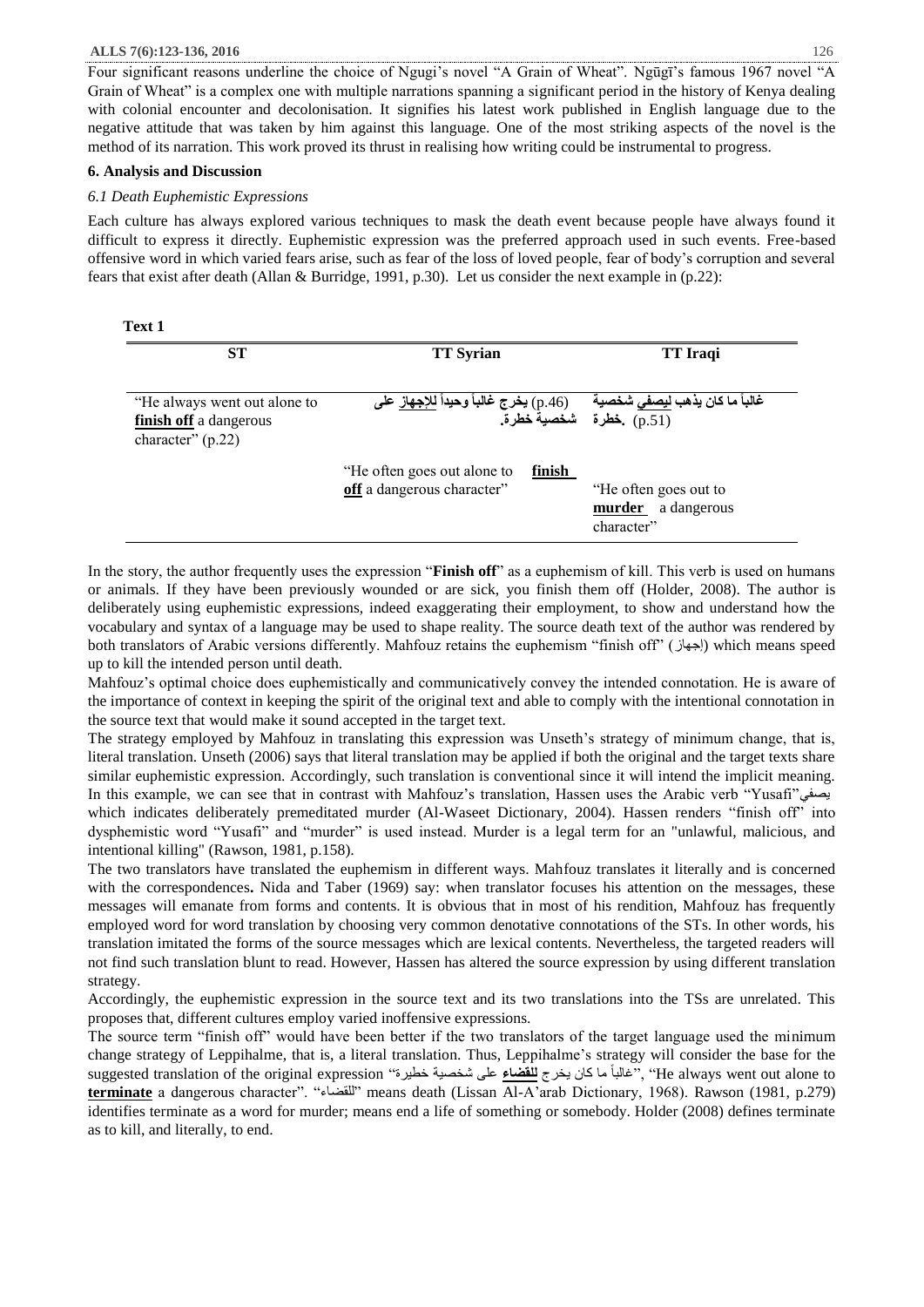The next example on (p.7) illustrates more:

| <b>ST</b>             | <b>TT Syrian</b>                                      | TT Iraqi                                           |
|-----------------------|-------------------------------------------------------|----------------------------------------------------|
| "You would have       | لكنت <mark>لحقت</mark> بأبيك <u>الى</u> ا <b>لقبر</b> | كنت <mark>ستلحق</mark> أبيك <mark>الى القبر</mark> |
| followed your father  | (p.19)                                                | (p.25)                                             |
| to the grave" $(p.7)$ | "You would follow"                                    | "You would <b>follow</b> "                         |
|                       | your father to the grave"                             | your father to grave"                              |

Here, as well, the verb "follow" denotes the intended person in the novel who went to meet his father with Allah (God). The expression in the source text is inoffensively employed to express the world after death and make individuals have a spiritual dependence, living quietly, and leaving with a smile in the end. In the source text, the above euphemistic expression for death is described as a movement to a definite destination. Moreover, grave means the death; it is a Standard English figurative use (Holder, 2008, p.203).

Farghal and Shunnaq (1999, p.107) state that lexical items could be pleasant to certain receivers but offensive to others. For instance, the Arabic word "قبر) "*grave*) will commonly have a "negative" implications for those who have lost their beloved persons, while it may possibly have a "positive" connotation for "القبور حفار) "*grave digger*), who makes a living from grave digging. Both Arabic translators Mahfouz and Hassan employed successful translation in rendering the same verb )**التحق**),"follow", that is, the two persons in the novel went with their God. "Follow" in according to Holder (2008, p.184) is to die after another named person to be reunited elsewhere.

The two translators have translated the euphemism literally and followed the same method used in the ST. The source and target items are close enough in their meaning that allowed for literal choice to be made between them in their contexts. The above translations have employed a literal translation which imitates the structure of the source by choosing a very common denotative meaning.

Hence, the two Arab translators applied the strategy of Unseth's strategy of a minimum change, that is, a literal translation. The verb "يلتحق "which means die in the Arabic language could be used as a synonym for the verb "follow" (Dictionary of the Contemporary Arabic Language, 2011). The verb"يلتحق "refers to the phrase "depart the life", that is, pass away (Holder, 2008, p37). Subsequently, the suggested translation is in accordance with the strategy proposed by Unseth which focuses on translating the original term by using different one of similar meaning in the TL ( **بالباري أللتحقت كابيك)**, "To depart to Allah as your father did".

In another example on (p.143) shows the author usage of euphemism:

| <b>ST</b>                                                        | <b>TT</b> Syrian                                                                                 |         | <b>TT</b> Iraqi                                                               |
|------------------------------------------------------------------|--------------------------------------------------------------------------------------------------|---------|-------------------------------------------------------------------------------|
| Chief Muruithia had<br>been shot on his way<br>to Ndeiya (p.143) | <mark>قد</mark> سمعنا في أحد الأيام أن <mark>الرصاص</mark><br>عليه وهو في طريقه الى إندي يا أطلق | (p.266) | سمعنا انه <mark>قتل</mark> في وضح النهار وهو<br>في طريقه الى نديا.<br>(p.230) |
|                                                                  | "We heard one day that he had<br>shot on his way to Ndeiya".                                     | been    | "We heard he was killed in broad<br>daylight on his<br>way to<br>Ndeiya".     |

The expression "had been shot" refers to the act of killing somebody by shooting (Holder, 2008, p.161). This word that is frequently used in different events in "A Grain of Wheat" means executed. In the real world, the one word could not be a euphemism for the other (Rawson, 1981, p.255). However, "killed" involves an active human agent who acts deliberately; Hassen uses the word that gives dark side to the way of death. The term "قتل "is selected by Hassen to be an equivalent to the word "shot", which may be categorised as unpleasant to the readers of target text. While it works functionally, its connotation may lead to harshness in the rendition.

In contrast and in pursuit of the intended meaning, Mahfouz implies the way of killing the Chief figuratively, and he then made modification in his Arabic language. His translation made a difference in the text structure in the Arabic language.

The word "bullet" in the sense of modern usage: the shell being fired by a gun or a pistol or the like. This word has been stated in "Al-Waseet Dictionary". It is reported that this word is still used until today (Al-Waseet Dictionary; Al-Munjed Dictionary; the Basic Dictionary and others). "الرصاص عليه أطلق "is standard phrase in the Arabic language (Dictionary of Correct Language). As a result, Mahfouz succeeded in rendering the appropriate expression of euphemism in the source due to the employment of Lippehalme's standard translation strategy.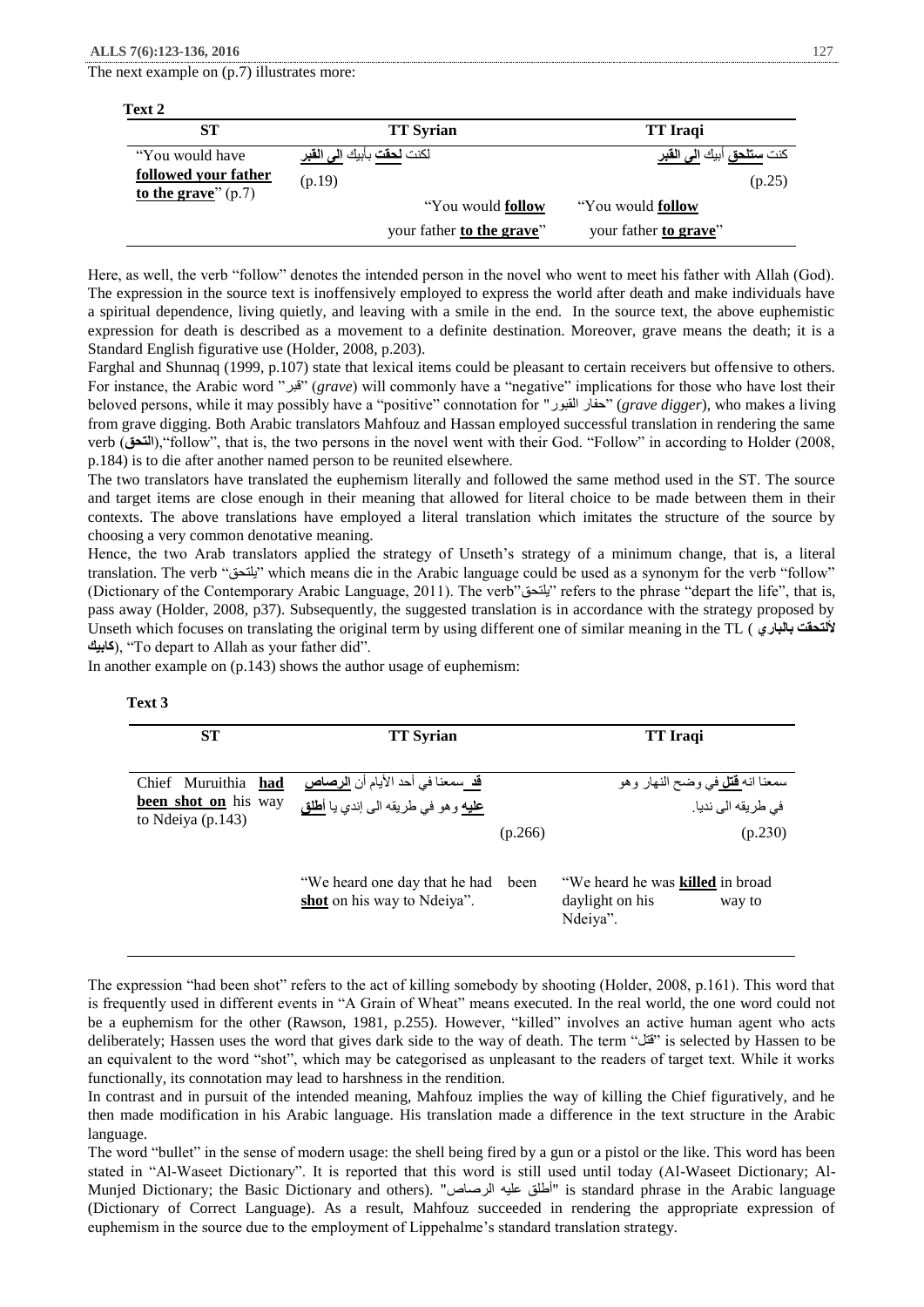To go deeper in both cultures of the source and target languages regarding death euphemistic expressions, there is necessity to consider the fact that dealing with death and dead people differs, undoubtedly.

In the following example, the author on (p.13) attempted again to use euphemistic expression for the same topic:

| رقدت ف <i>ي</i> قبر ها بسلام | لابد انها الا <i>ن</i> ت <b>ستقر ف<i>ي</i> قبر ها بسلام</b> |
|------------------------------|-------------------------------------------------------------|
|                              |                                                             |
| (p.32)                       | (p.36)                                                      |
| She went to rest in pease    | She settled down in                                         |
|                              |                                                             |

Author euphemistic expression that occurs in the form of death metaphor as a person's final fate is **"She lies in the grave in peace".** Using metaphors to express death events is one of the ways to avoid mentioning them. Rest: go to rest, "بسالم رقدت "is one of the terms that are all the inoffensive metaphors of death (Wehmeler, 1994, pp.582-584). Holder (2008, p.243) says "lay to rest", is, to inter a corpse.

Authors usually resort to consolatory metaphors, such as connotative metaphor which aims at evading the linguistic taboos die (Crespo Fernández 2007, p.11), with the intention of providing comfort to those left alive and assist them amidst the reality of the loss of loved persons. It is worth pointing out that, the common metaphors view death as a positive incident or as a sort of reward in Heaven.

The Arabic translations of this metaphor are semantically and pragmatically sufficient. Both Arab translators render it by using a common euphemism in Arabic (**بسالم تستقر (**and**)بسالم ترقد**" **)**She went **to rest in pease**" and **"**She **settled down in the grave in pease**". The translators' optimal and successful choice does not only reinforce the original euphemistic expressions, but it also represents a commonly used Arabic expression that communicatively renders the intended connotation in a context where literal rendition seems contented. Accordingly, the researcher of the current study suggests employment of Unseth's strategy "literal translation": )**بسالم قبرها في رقدت**)," she lies down in her grave in peace". "رقد "means sleep (Al-Ma'any Dictionary, 2004 and Al-Ghany Dictionary).

# *6.2 Sex Euphemism*

Within the reference to topics relate to sex, Enright (2004) said that words with sexual connotations are basically dysphemistic so that there are still new euphemisms being coined. In "A Grain of Wheat", Ngũgi uses clustering of euphemisms around a given topic to reflect the strength of a particular taboo.

According to Rawson (1981), the area of taboos-related sex is greater than others. Thus, within this theme, the researchers of this study take some examples that examined in relation to English sex-related expressions, such as the next euphemism in (p.114):

| <b>ST</b>                                                                      | <b>TT Syrian</b>                         | TT Iraqi                                |
|--------------------------------------------------------------------------------|------------------------------------------|-----------------------------------------|
| " To find a woman hardly                                                       | مجرد ابتعاده عنها قيد انملة كي تندفع على | ليجد امراة لم تنتظر أن يختفي في زاوية   |
| waited for him to disappear                                                    | عجل إلى <b>مخدع</b> رجل آخر              | الشار ع لترتمي في إ <b>حضان</b> رجل آخر |
| round the corner, before she<br>rushed back to bed with<br>another man $(114)$ | p.213)                                   | (p.184)                                 |
|                                                                                |                                          | To throw herself into the               |
|                                                                                | She rushed hastily to                    | arms of another man                     |
|                                                                                | <b>bedroom</b> of another man            |                                         |

In this excerpt, "go to bed with" that is to copulate with (Holder, 2008, p.199). "Bed" is categorised as euphemistic word since it is a figurative word denoting "sexual intercourse". "Sexual intercourse" is offensive to say. It refers to sex activity between couple. The employment of euphemistic expression here is in order to avoid using the dispreferred expressions. Such words are considered taboos by many people.

One way to alter "sexual intercourse" is by covering it with euphemistic expression. Thus, the author of the ST uses "bed" (p.114), (p.112) and (p.178) as a euphemistic metaphor for the expression "sexual intercourse". It is because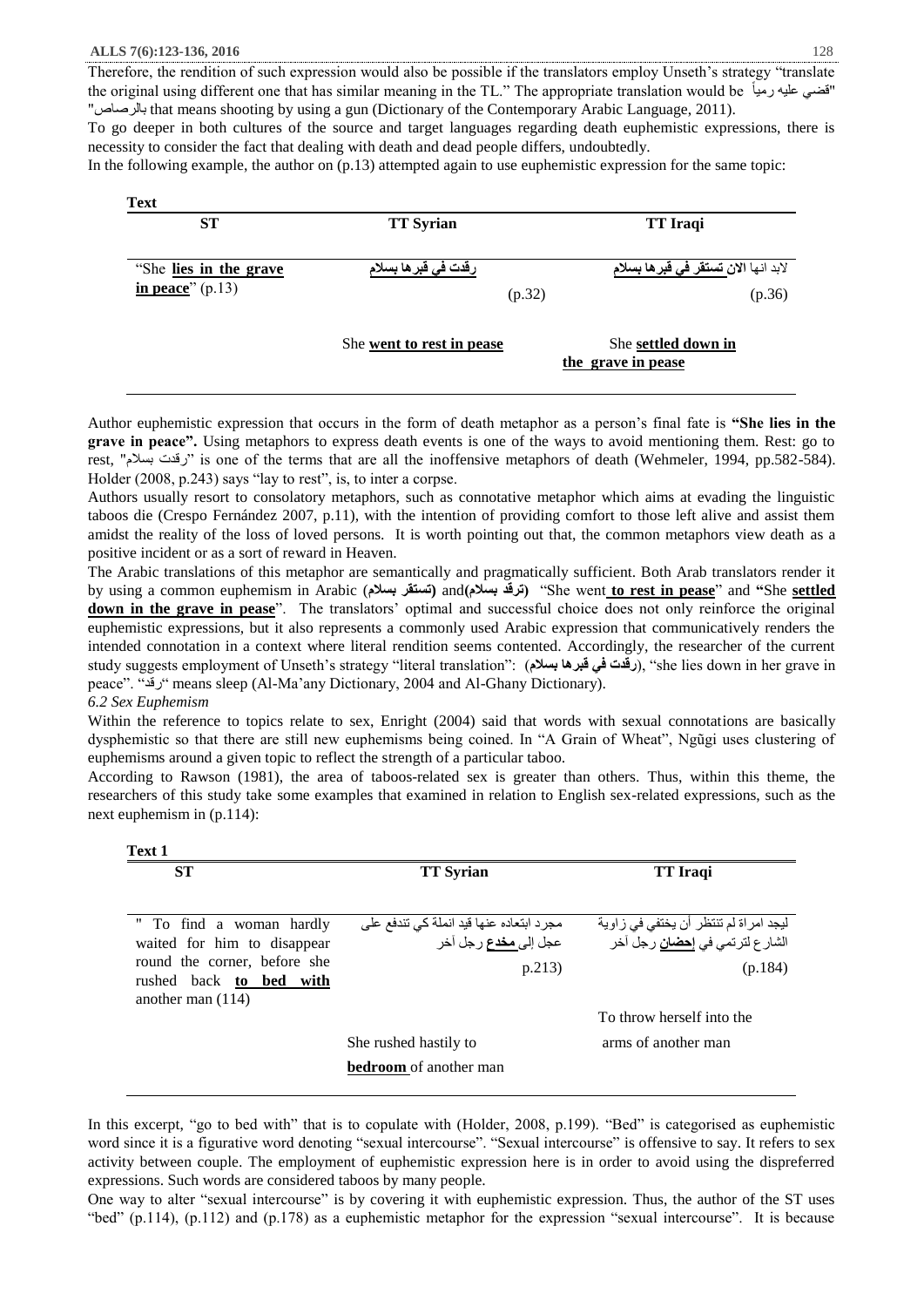metaphors are figures of speech in which expressions literally specific things or events are used to others (Goossens, 1990). The exact connotation of "bed" goes to sexual activity conducted by lovers to express their feelings. To support that, Hassen rendered the figurative expression "she rushed back **to bed with** another man" into " في لترتمي آخر رجل **إحضان**"," She threw herself into the arms of another man". He replaces "bed" with "arms". "إحضان" means "somebody throws him/ herself into the arms of another person" (Al-Ma'any Dictionary; Lissan Al-Arab Dictionary, Al-Waseet Dictionary). This expression is considered euphemistic in Arabic language and can be used as figurative to refer to sexual intercourse. Hassen successfully replaced the word "bed" with the intended term. His rendition is acceptable since the meaning of the source expression is hidden. The word "إحضان" (arms) used by the Iraqi translator undergoes semantic narrowing in which the new meaning gets narrower and less general than the source expression. On the other hand, Mahfouz rendered the source expression into رجل **مخدع** إلى عجل على تندفع كي )آخر(," She rushed hastily to **bedroom** of another man". His translation is considered more literal. The use of the term "bedroom" gives readers reference to sexual intercourse directly. "Sexual intercourse" is a physical activity that takes place in the bedroom. Thus, the feature of bedroom refers to sexual activity. Whereas Mahfouz uses "bedroom" as a word that refers to the private room; a place where there will be a bed inside to do private activity. He uses the process of semantic change in which the new meaning is regarded less favourable by referring to the sex area. Consequently, while Hassen's translation is considered appropriate with regard to the source text, Mahfouz's translation gives the disprefered connotation.

For the frequency occurrences of "to be with", the researcher of this study recommends both to be conveyed into **لتسلم**) )آخر رجل لرغبة **أمرها**," **to submit to** the will of another man". "األمر تسلم "means "مقاومة دون تنقاد"," submit without resistance" (Al-Waseet Dictionary; Al-Ghany Dictionary). Translation of such expression would be possible if the translators employ Leppihalme's strategy "replacement of the original item by a TL item". Expert below in (p.6) illustrates another euphemism that was typically translated.

| <b>ST</b>             | <b>TT Syrian</b>             | <b>TT</b> Iraqi |
|-----------------------|------------------------------|-----------------|
| "Play with his thing" | رجلأ ضخما <b>يداعب قضيبه</b> | حذفت الترجمة    |
| (p.6)                 | (p.19)                       |                 |
|                       | "Play with his Penis"        | No translation  |
|                       |                              | is provided     |

This expression is **v**erbal shorthand for anything one prefers not to discuss in detail. It is an omnibus term. The term "thing" has been used since medieval times for the sexual parts (Rawson, 1981). "Thing" is any taboo object one refers to it implicitly or allusively. Previously, it refers to a ghost. Now it refers to the penis or vagina (Holder, 2008). On the other hand, the verb "**play**" means to indulge in sexual activity.

Ngūgī selected this expression because he is acquainted with his people's culture, eupheming his expressions of sex in order to save his own face and others from the shame caused by obvious usage of such expressions. Translation of the word" thing" in of the source text into Arabic can adopt many translation strategies. While Mahfouz tried to stick to the customs of his conservative culture that makes the idea of conveying the name of sexual organ detested, Hassen deleted it. The translation adopted by Mahfouz is so close to the source text with some variation in form of addition because he was familiar with the euphemistic expression in the ST.

The euphemistic terms in the ST are not conventional words that would easily be recognised by casual readers, but they necessitate altering in order to understand the intentional connotations. This euphemising technique was employed as a novelty for the purpose of inviting the readers to search more for the meaning. However, Mahfouz conveyed the source euphemistic expression into "**play with his penis**". He employed a strategy that let euphemism be lost as dysphemism; play in Arabic language means "play with the fingers" (Lissan Al-A'arab Dictionary, 1968).

Hatim and Munday (2004) say that literal translations have a tendency to save formal features almost by default, i.e. with little or without consideration for contexts, meanings or what is implicit by given expressions. Mahfouz used "**penis**" as a substitute for man's outer sexual organ. He rendered the source expression literally, but with inappropriate functional translation. Such shifting may sound offensive and religiously forbidden. The translation of the euphemistic phrase necessitates modesty and public courtesy (Hornsby, 2007, p.42).

In addition, Mahfouz did not employ the strategy of using innovation with the intention of inviting the readers to search more the meanings. He did not give the impression that he recognized the indirect function of the euphemisms in the STs and thus focused on the main purposes of the expressions.

On the other hand, the SL was totally not translated into the TL because Hassen possibly was avoiding the translation strategy that might cause unpleasantness for a reader. In fact, Arabic words are governed by Islamic and cultural rules that pose sanctions on the use of disagreeable words whereas the native speakers of English have free implementation and sometimes adopt new euphemistic words borrowed from other languages and cultures (Qadi-Al-Nasser, 2009). Thus, the above mentioned expression has been completely censored in the Iraqi translation. It was as it removed for its contradiction to the Islamic beliefs of the target readers.

Leppihalme proposes that rendition of such phrases could be done by the use of omission. "This technique is used when a certain word of the original text has no correspondent in the TL, and when it does not vary the meaning of the text"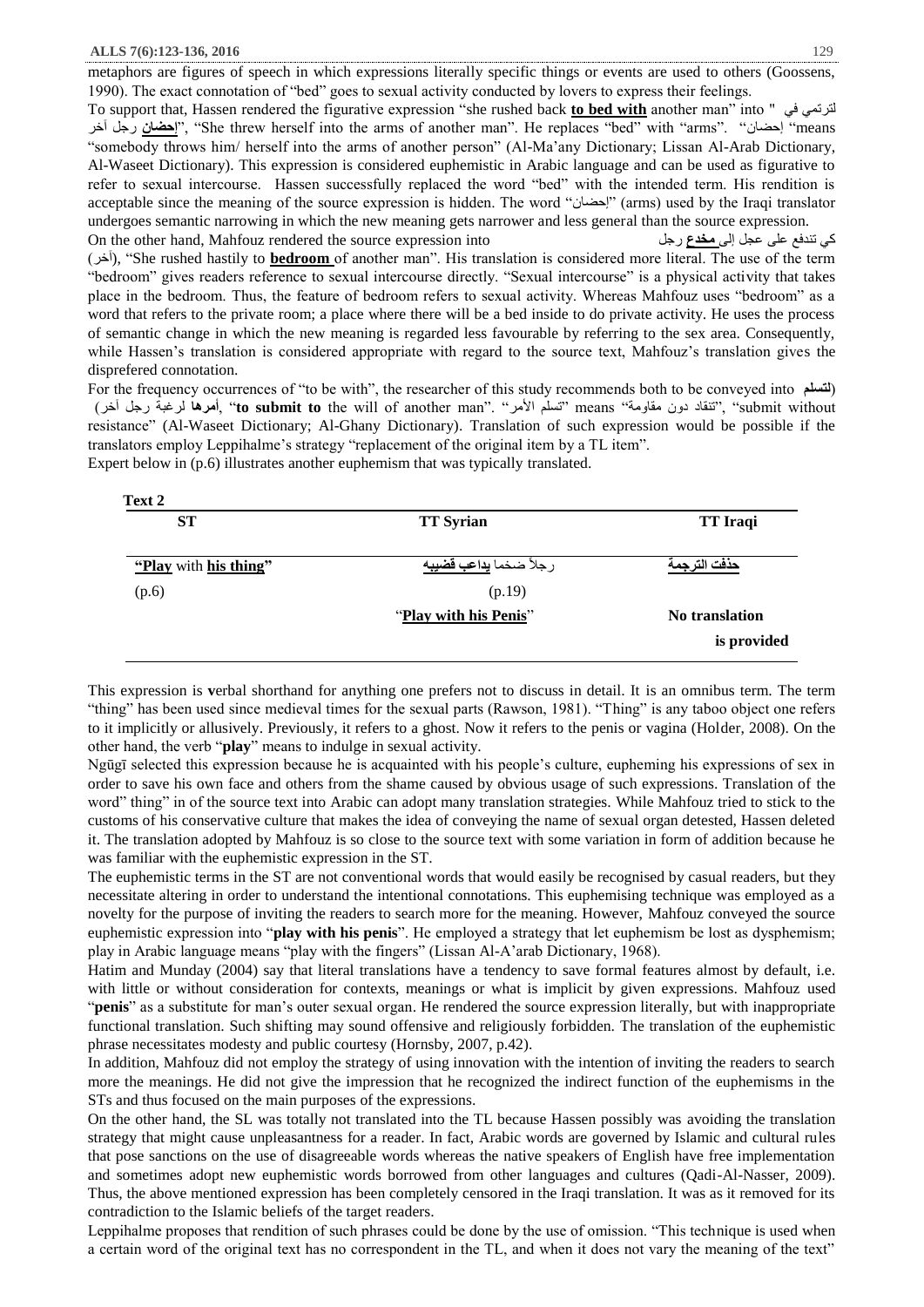(Baker (1992, pp.28-36). The use of this strategy assists to preserve the face of Arabic readers who might be using for a justification for on why the source sexual expression is omitted. Although Leppihalme's omission strategy may take the Arab culture away from cultural aspect but it could offer an appropriate method for translating sex expressions. Another example is shown by the author in (p.97):

| <b>ST</b>                   | <b>TT</b> Syrian                                   | <b>TT</b> Iraqi                      |
|-----------------------------|----------------------------------------------------|--------------------------------------|
| "I had made love to many    | <mark>ضاجعت</mark> الكثير ات منهن في حياتي         | حذفت الترجمة                         |
| a woman but never had felt  | (p.184)                                            |                                      |
| like that before " $(p.97)$ |                                                    |                                      |
|                             | "I had copulated with many<br>women<br>in my life" | <b>Translation is not</b><br>provide |

Love making in this example means having sex, which makes reference to unlawful relation in the above mentioned case. If this expression is refered directly, it will be culturally offensive to Arab readers due to the prevailing Islamic laws that strongly forbid this kind of illegitimate sexual relation. In addition, the source language culture does not find it appropriate to mention sexual related words openly in all circumstances (Kecskes, 2016).

The first euphemism "**copulated with**" does lead to the intended meaning of the source language. Copulated with is considered euphemistic expression that presents the real statement of the connotative expression "having sexual relation". In the dictionary of euphemism of Holder (2008), "**copulate with**" means having sexual intercourse with women.

Mahfouz's translation of this expression is seen as the most appropriate. He determines the meaning behind the form in the SL and makes his efforts to generate similar meaning in the TL- using the form and structure of the TL.

On the contrary, Hassen did not convey the idea of practicing illegal sexual activities, which are abominable sins in Islam. He did not convey this text in the target language.

Subsequently, it is bet subsequently, it is better to express it using Unseth's strategy, namely translating the original text by using different euphemistic expression in the TL allowing the target readers to comprehend the contextual connotation. Warren (1992, p.33) states that interpretations vary in accordance with contexts; for example, whether the writers mean the expressions to be inoffensive, and the hearers understand them.

Ventola et al. (2004, p. 159) states that deletion strategy implies a complete loss of information of source expression that is used for literary aim. It can be seen that Mahfouz's translation is in contrast of Hassen's who leant towards applying the deletion strategy.

Therefore, the researcher suggests this interpretation (النساء من العديد **المست** لقد(," I had **touched** varied women". "**Touch**" refers to intercourse (Dictionary of the Contemporary Arabic Language, 2011). Intercourse means physical contact with men (Holder, 2008, p.383). In this book titled "The Linguistic Differences, Abu Hilal Al-A'askari (pp. 249-250) says that the verb "touch" paves the way to the intercourse that begins with touching. "Touch" is specifically a euphemised reference to sexual intercourse through the implication of adopting dissimilar one that has similar meaning in the TL of the euphemised strategy defined by Unseth.

Further example on the same topic is as follows (p.133):

| <b>ST</b>                       | <b>TT Syrian</b>                               | <b>TT</b> Iraqi                |
|---------------------------------|------------------------------------------------|--------------------------------|
| "She never left her home,       | ولكن حين خرجت بدأت تعاشر رجالاً ۖ آخرين لم     | وحين خرجت اخيرا اسلمت جسدها    |
| and when she did so,            | تتوصل بالنتيجة الا الى تهديم سمعتها مع العساكر | للجنود وللحرس الأهلي ولأى رجل  |
| eventually, well, she only      | والحرس الوطني ومع أي عابر سبيل                 |                                |
| destroyed herself with          | (p.249)                                        | يعترضها                        |
| soldiers and home guards,       |                                                | (p.216)                        |
| $\frac{\text{any man}'}{p.133}$ |                                                |                                |
|                                 | "When she left home, she went with             |                                |
|                                 | other men, eventually, she tarnished           |                                |
|                                 | her reputation with soldiers,                  | "When she left home"           |
|                                 | National Guard and with any man"               | eventually, she went with      |
|                                 |                                                | other men, eventually, she     |
|                                 |                                                | gave her body to soldiers,     |
|                                 |                                                | <b>National Guard and with</b> |
|                                 |                                                | any man"                       |

The metaphorical expression in the source text above "when she did so" refers to "have sex". This expression uses by the author of the novel to avoid mentioning profane expression functionally. This expression is rendered using free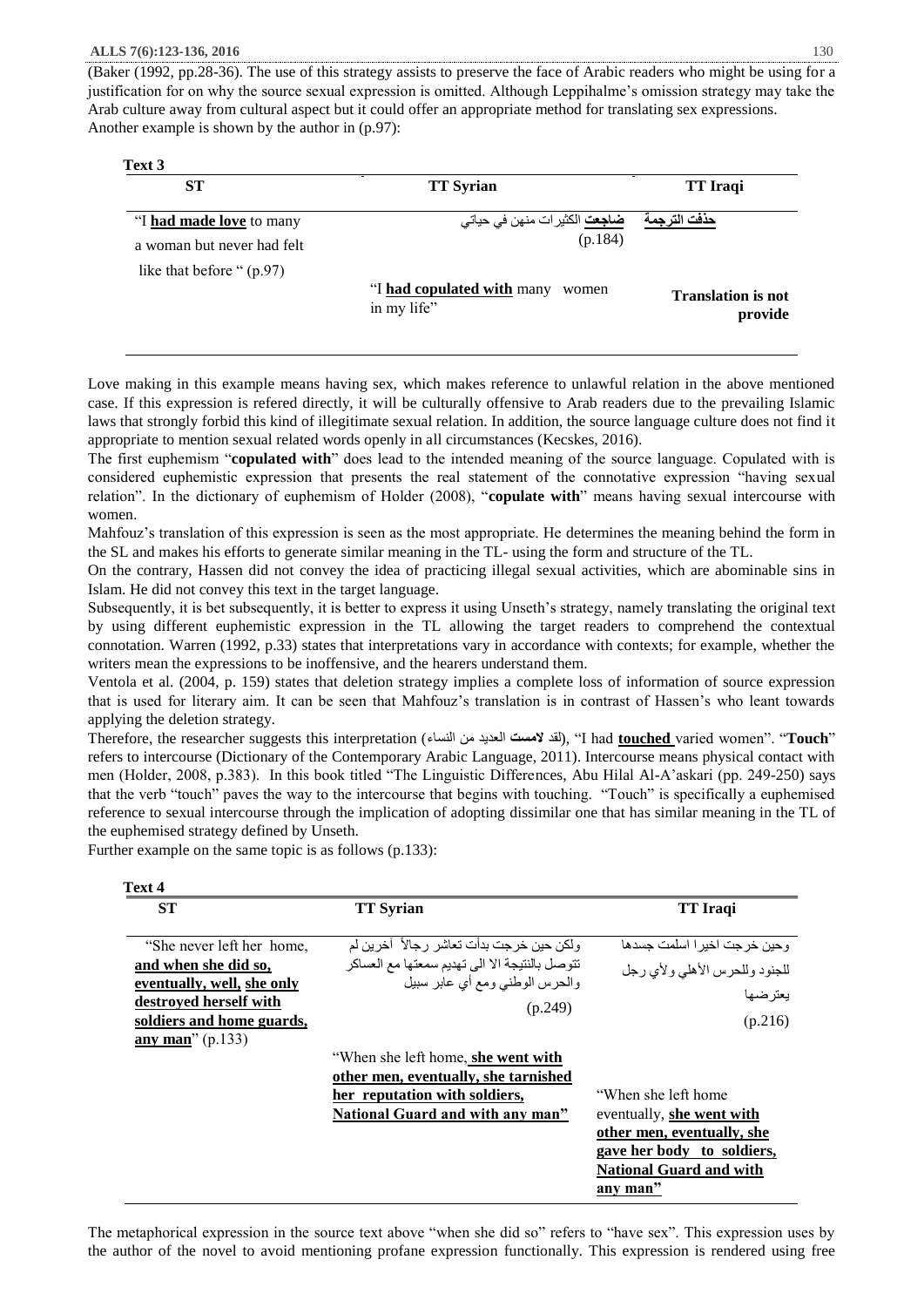translation method. It is because the translators try to make it sound natural in the target language. Mahfouz does render the hidden meaning in the source metaphorical euphemism to the target readers through clarifying the source meaning term. He could achieve more directness by interpreting the intended meaning. His usage of the expression "تعاشر " (copulate with) is a

metonymy that is a euphemism for "have sex" to avoid mentioning an embarrassing term, namely, illegal sexual intercourse.

On the contrary, Hassen uses overtly literally translation by employing the word "body" to refer to illegal sexual intercourse. "أسلمت "in the Arabic language means "left or submit" (Lissan Al-A'arab; Al-Waseet and Asahah Dictionaries). Submit, such as submit the body to the pollution, that is, illegal intercourse (Holder, 2008, p.73). Thus, Hassen is influent in rendering both the intended meaning and the euphemistic term as rich as it is in the SL text.

The two translations succeeded in conveying the original meaning and style. Both words, "تعاشر "and "اسلمت "are slightly appropriate equivalents to the hidden connotative meaning "When she did". The two translations are acceptable. While Mahfouz's translation is not euphemistic expression because the meaning is shown clearly, Hassen's rendition presents reference to the source text that is a semantic narrowing process. He succeeded in employing Leppihalme's strategy "replacement": replacing the original text with accurate euphemism in the target language.

The next example shows another data on the sex topic found on (p.142):

| Text 5 |  |
|--------|--|
|        |  |

| <b>ST</b>                                                                                                              | <b>TT</b> Syrian                                                                                                                | <b>TT</b> Iraqi                                                          |
|------------------------------------------------------------------------------------------------------------------------|---------------------------------------------------------------------------------------------------------------------------------|--------------------------------------------------------------------------|
| "A number of women"<br>secretly and voluntarily<br>offered themselves to the<br>soldiers for a little food"<br>(p.142) | كان عدد من النساء بقدمن اجسادهن<br>للعساكر مقابل حصولهن على النزر اليسير من<br>الطعام<br>(p.265)                                | كان بعض النسو ة يعر ضن انفسهن على<br>الجنو د من اجل<br>الطعام<br>(p.228) |
|                                                                                                                        | "A number of women <b>offer</b> "<br>soldiers in<br><b>bodies</b><br>for the<br>their<br>exchange for receiving a little food". | "Some women <b>offered</b> "<br>themselves to the soldiers for<br>food". |

In the above example, "offer" means to ask men to copulate with usually promiscuously (Holder, 2008, p.281). This term is usually of a female making love with somebody (Holder, 2008, p.256). "Offer" means "give herself up to practice prostitution or to debauchery" (Holder, 2008, p.222). Meanwhile, "يعرض "or "يقدم "in the Arabic language according to Lissan Al-a'arab and Asahah Dictionaries mean "يعطى" (give).

Mahfouz and Hassen, in interpreting this expression, mention that women were giving themselves in order to get some food. Their renditions lead to the intended meaning relationship of the source composition. Their use of the word "give" to replace the source text is communicatively successful. Thus, the two translations could convey the original data of "offer", which is an abominable sin in Islam. The translators produce the text in the target as rich as it is in the source. Euphemistic expression is retained and meaning is clear. Both of them employ Unseth's strategy "literal translation" that is clear cut-terms as much as English one.

*6.3 Human Body Euphemistic Expressions* 

Allan and Burridge (1991) state that euphemisms seem to be culturally sensitive area in several languages and cultures, for instance, parts of body.

In the line of this analysis, it can be seen that the reference to body part was simply informative, such as sexual parts as "limbs". The semantic shifts give their shares, as limbs in the example below are used for "legs". This clearly oriented form of euphemism offers substitute to alleviate the potential risk of taboo expression in the employment of part of the body, orgasm, relationship, sexual play and sexual alternative. Excerpt (1), below, illustrates the part of the body that was typically replaced by another lexical selection.

In the next example, Ngūgī writes in this novel on (p.4) and (101) "limbs" as euphemistic word.

| Fext<br>1 |
|-----------|
|           |

| ST                             | <b>TT Syrian</b>                              | <b>TT</b> Iraqi                         |
|--------------------------------|-----------------------------------------------|-----------------------------------------|
| had felt the<br>"Women         | خبر ن وطأة  بأن العديدات من النساء الشابات قد | .الكثير من الشابات عرفن <b>ثقل جسمه</b> |
| weight of those <b>limbs</b> " | <mark>ساقيه</mark> فوقهن                      | (p.21)                                  |
| (p.4)                          | (p.15)                                        |                                         |
|                                | Many young women had experienced              | Many young women knew the               |
|                                | his legs' weight over them.                   | weight of his body.                     |

In the excerpt set above, euphemistic term tends to refer to the body part in a way it escapes referring to the sexual function. The author of the novel mitigates the taboo usage of body part that denotes sexual function. His intention is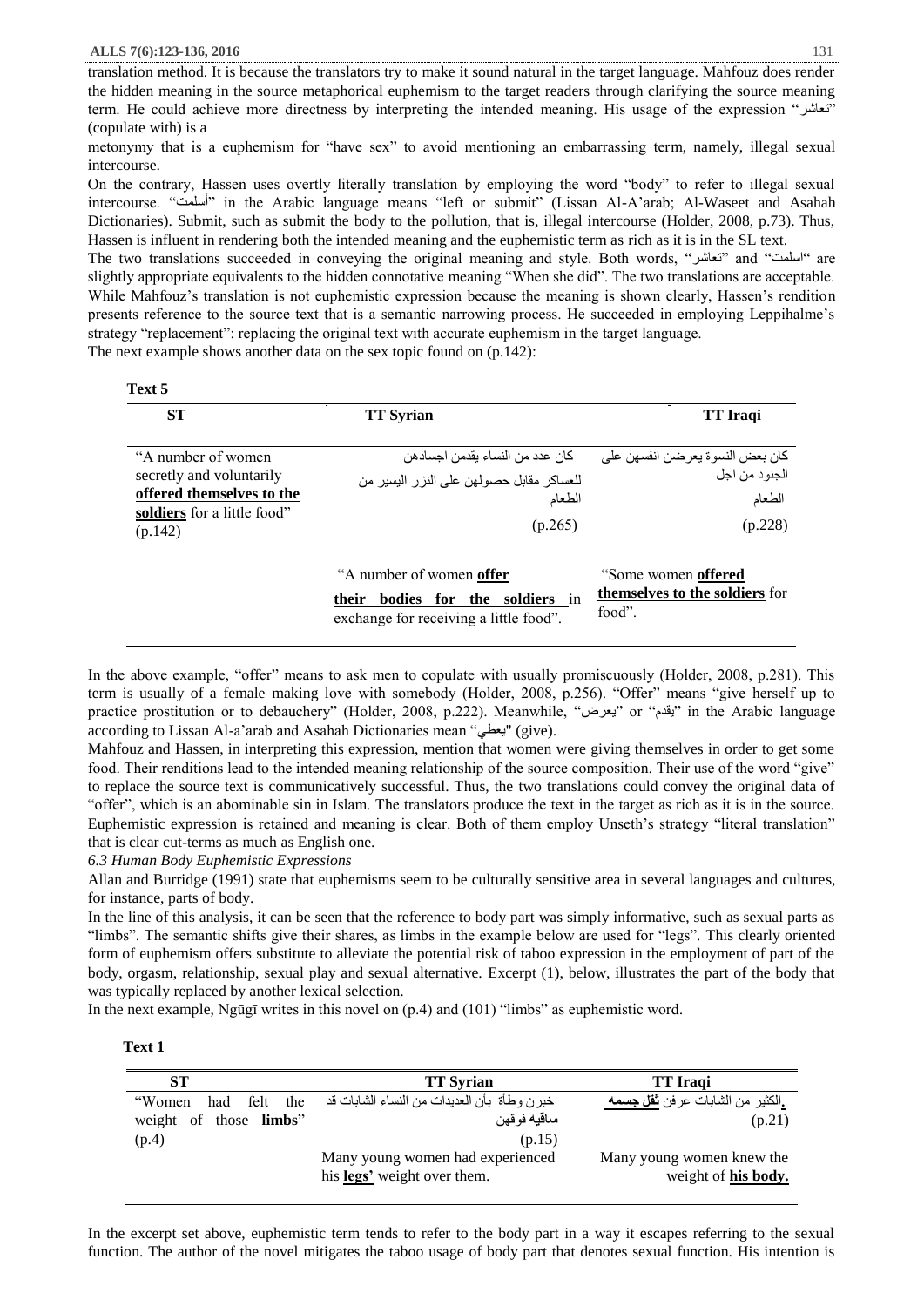the illegal sexual relations of the character with various women. The author speaks about body part by stating a reference to sexual expression. Limbs mean obsolete legs (Rawson, 1981; Holder, 2008). This classic example of the nineteenth century is considered to be presented in a more effective way for being more general; "limb" is broadly much-admired as one of the ultimate euphemisms.

The synonyms of the target texts translations were not identical. The utterance in the source language above is conveyed by Mahfouz by using word for word translation technique. He made some effort adding the word "over" to give emphasis to nature of the act between the character and the women. In this exegetical type of interpretation, Mahfouz gives further information not cited in the ST. His selection to the most widespread denotative meaning made some ambiguity in his interpretation. Accordingly, his usage of the word legs dysphemises the original text. On the other hand, Hassen successfully makes minimum change by using proper alternation "body" as the whole for the part "limbs" in the target text, making the utterance sounds more natural. In doing so, Hassen applied the Leppihalme's strategy of minimum change, which can be regarded as

literal translation.

 $T_{\alpha x}$ <sup>1</sup>

The Arab translators have all followed the source expression very closely with common variations in the form of additions due to their familiarity with such kinds of euphemistic expression. A better translation would be possible, if the translators employ Leppihalme's strategy "replacement": (**رجولته** خبرن قد النساء من العديد" )Many women had known the secrets of his virility". Virility refers to the quality of having a strong sex (Al-Waseet Dictionary, 2004; Dictionary of the Contemporary Arabic Language, 2011).

In another example, Ngūgī writes in this novel on (p.95) "flesh" as euphemism.

| <b>ST</b>                                                    | <b>TT Syrian</b>                                                                    | <b>TT</b> Iraqi                                                             |
|--------------------------------------------------------------|-------------------------------------------------------------------------------------|-----------------------------------------------------------------------------|
| But how could she fight with a                               | كيف لها ان تقاتل شيطانا لايكتسى                                                     | كيف تقاتل شيطانا لا يتخذ                                                    |
| demon who never put on the<br><b>flesh</b> of a woman $(95)$ | <u>بلحم امراة</u>                                                                   | شكل أمراة                                                                   |
|                                                              | (p.181)                                                                             | (p.161)                                                                     |
|                                                              | how could she fight with a<br>demon who never put on the<br><b>flesh</b> of a woman | how could she fight with a<br>demon who never put on the<br>body of a woman |

The word "flesh" was used by the author to refer to the part of the body. "Flesh" as part of body is essential to the continuation of life, usually the organ located in trunk (Holder, 2008, p. 396). We cannot be certain about the metaphorical meaning in the author's mind. In the event of the novel, Wambuku wanted to live with Kihika, the later seems churlish to refuse. She thought that there is a demon represented by a woman. "Flesh" here was used metaphorically to represent the genitalia of demon that made Kihika would not take the plunge with Wambuku.

Mahfouz employed literal translation to convey this word into "flesh" which means "meat". Here, Mahfouz uses hyperbole (overstatement) that is found in the euphemistic word like "meat" for "flesh". "Meat" means genitalia (Holder, 2008, p.43). This word has a multiple sense, namely primary and secondary meaning. The meaning relation is possibly derived by a variety of processes of semantic change; semantic shift is one of these processes. Mahfouz's rendition depends mainly on the process of semantic shift. The word "flesh" loses some aspect of its hidden meaning, taking on a partially new, but related connotation. In his rendition, Mahfouz conceals the hidden meaning in consideration that it is taboo as a part of body.

In the same way, Hassen resorts to rendering "flesh" into "body". He employs the translation of the part for the whole euphemism that means to take with something else demonstrated in "body" for female genital. The meaning is thus reduced vaguer than the direct term, aimed at hiding the unpleasant connotative referent. At this point, it is worth to come mentioning that ambiguity is one of the tools of euphemisms.

The two translators succeeded in conveying the original meaning. Both expressions "meat (flesh) and body" are slightly equivalent to the original term "flesh". Hassen's translation is more convincing than Mahfouz's translation, as he employs the replacement strategy to make the translation acceptable by using different euphemism.

Supporting the above illustration, the two Arabic translations would be possible if the Arab translators employ Leppihalme's strategy of "replacement by a TL item: "اميف تقاتل شيطاناً لا يجسد امراة له يبتله المعناة تقاتل شيطانا ت fight with a demon that never embodies a woman. The verb "يجسد "in the Arabic language means represent (Dictionary of the Contemporary Arabic Language, 2011).

*6.4 Urination, Defecation, Toilet Euphemism*

Most speakers do not have a desire to speak about toilet words or urination as these topics might cause unpleasantness. These days´euphemism is connected with lavatory and excretion in a large number (Holder, 2008).

In the next example below, the novelist uses another euphemistic expression on (p.213).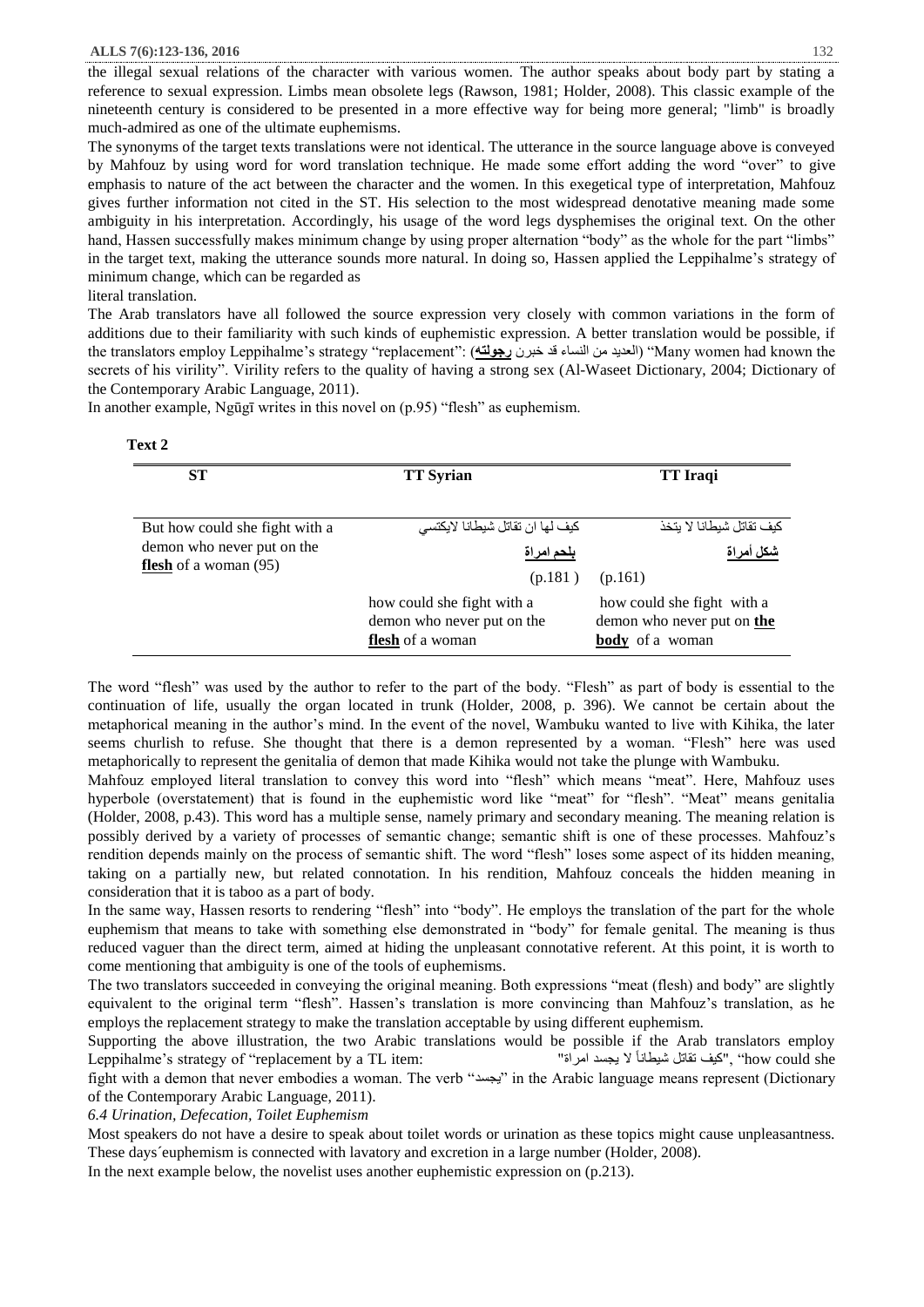#### **Text 1**

| <b>ST</b>                                                                                         | TT Syrian                                                                                                                                                                                        | TT Iraqi                                                                                                                                                                        |
|---------------------------------------------------------------------------------------------------|--------------------------------------------------------------------------------------------------------------------------------------------------------------------------------------------------|---------------------------------------------------------------------------------------------------------------------------------------------------------------------------------|
| "The <b>blood</b> has been<br>split for this day. Not<br>blood from the ram<br>but from the veins | أن كل عمود في أكواخنا قد تعمد <b>بالدم،</b> ليس <b>دماء</b><br>القرابين انما دماء أبنائنا وبناتنا.<br>(p.388)                                                                                    | أن كل شخص في أكواخنا لم يعمد <u>ب<b>دماء</b> </u><br>ا <b>لغن</b> م، انما بدماء ابنائنا وبناتنا.<br>(p.334)                                                                     |
| and skins of our sons<br>and daughters" (p.213)                                                   | "The <b>blood</b> has been split for this day.<br>Each column in our hut but<br>deliberately baptised with blood. Not<br>the blood of the sacrifices but the<br>blood of our sons and daughters" | The <b>blood</b> has been split for this day<br>that every person in our hut was not<br>baptised with the blood of sheep but<br>the blood<br>with<br>of our sons and daughters" |

The significance of blood in this novel is used to serve as a metaphor for the breakdown of the whole human being (Samwiteros). In this metaphor, the word "body" may represent the meaningful sacrifice of people in their bodies. Spilled or lost blood signifies struggle against colonialism. Blood has been used as a euphemism to describe one's martyrdom. In fact, using metaphor encourages interpretation as it gives options within the meaning of what translators want to convey. The reason behind the use of metaphor is to describe the event, entity and quantity in a more comprehensive and complex method (Liang & Liu, 2015).

Metaphorical expression could be interpreted by adopting various options such as reproduction, replacement and reduction (Newmark, 1988, pp.108-l11). The strategies of Leppihalme and Unseth include the same strategies identified by Newmark. Reproduction means that the source text should be translated by a metaphor in the target text, unless the target text metaphor does not have an equivalent in the related TL register (Mason, 1982).

The above mentioned metaphorical expression was translated into the targeted texts by the both translators in unlike ways, taking into account the words employed by them. Mahfouz substituted the blood of ram with the blood of animals or a person that is offered to God, to a divine or supernatural figure that had covered each column in their home to give comprehensive outlooks about the event of the text's time to his readers. In contrast, Hassen conveyed inappropriately the source figure of speech in a more literal way. He used blood of sheep for the blood of vein and skins of sons and daughters. Sheep here was used by Hassen as an equivalent to the word "ram". This expression will cause misunderstanding of the actual connotation of the source text adopted by the Kenyan novelist to the text readers. Indeed, as Dweik and Abu Shakra (2010) stated, if translators rely only on literal translation to translate different structures and phrases, they without any doubt, will end up with an incomprehensible text which will cause a big misunderstanding and confusion on the readers. Also they will not be able to transfer the message that the texts carry because they only focus on searching corresponding words.

Sameerah and et al. (2016) stated that the employment of Leppihalm's strategy "reduction" would be the suitable strategy in this case. When texts are reduced, the semantic contents remain sound while the lexico-grammatical structures used for conveying those contents are reduced. In contrast, if texts are decimated, then a part of the semantic content is given up (Ventola et al., 2004, p. 159). The reduction of the original phrase could be done by producing a comparable expression in the Arabic language. Thus, the proposed translation is ( **من كبيرة تضحيات وبناتنا أبناؤنا قدم اجلنا**(," Our sons and daughters **made supreme sacrifice** for us". "التضحية "refers to the person's sacrifice either with blood or money or things (Al-Ma'any Dictionary).

Let us consider the next English excerpt used by the novelist repeatedly on  $(p.6)$ ,  $(p.44)$  and  $(p.143)$ .

| <b>ST</b>                                  | <b>TT Syrian</b>        | <b>TT</b> Iraqi                        |
|--------------------------------------------|-------------------------|----------------------------------------|
| He dug a little, and اشعر برغبته في التبول |                         | كانت لديه حاجة الى <mark>التبول</mark> |
| feeling the desire to                      | (p.18)                  | (p.24)                                 |
| pass to water $(p.6)$                      | He had a desire to piss | He had <b>a need to</b>                |
|                                            |                         | piss.                                  |

In example (22) above, the English euphemistic expression "**to pass to water**" was rendered by Mahfouz in each sentence included into "**a desire to piss"** and Hassen rendered it first and second time into " **a need to piss" ,** but he intentionally omitted the translation of this expression in the third. The example shows that both Arab translators in their literally as "piss" by both translators. This replacement is too harsh and extremely embarrassing to the Arabic readers.

In "A Dictionary of Euphemisms and other Doubletalk" for Rawson (1981) and "How Not to Say What You Mean": A Dictionary of Euphemisms" for Holder (2008), this explanation "pass the water" is used instead of "to piss". The "water" is the euphemism. "Water" has stood for "urine" for the past 600 years or so. "A famous example comes from the first of the articles of impeachment against Quinbus Flestrin, aka the Man-mountain: "Whereas, by a statute made in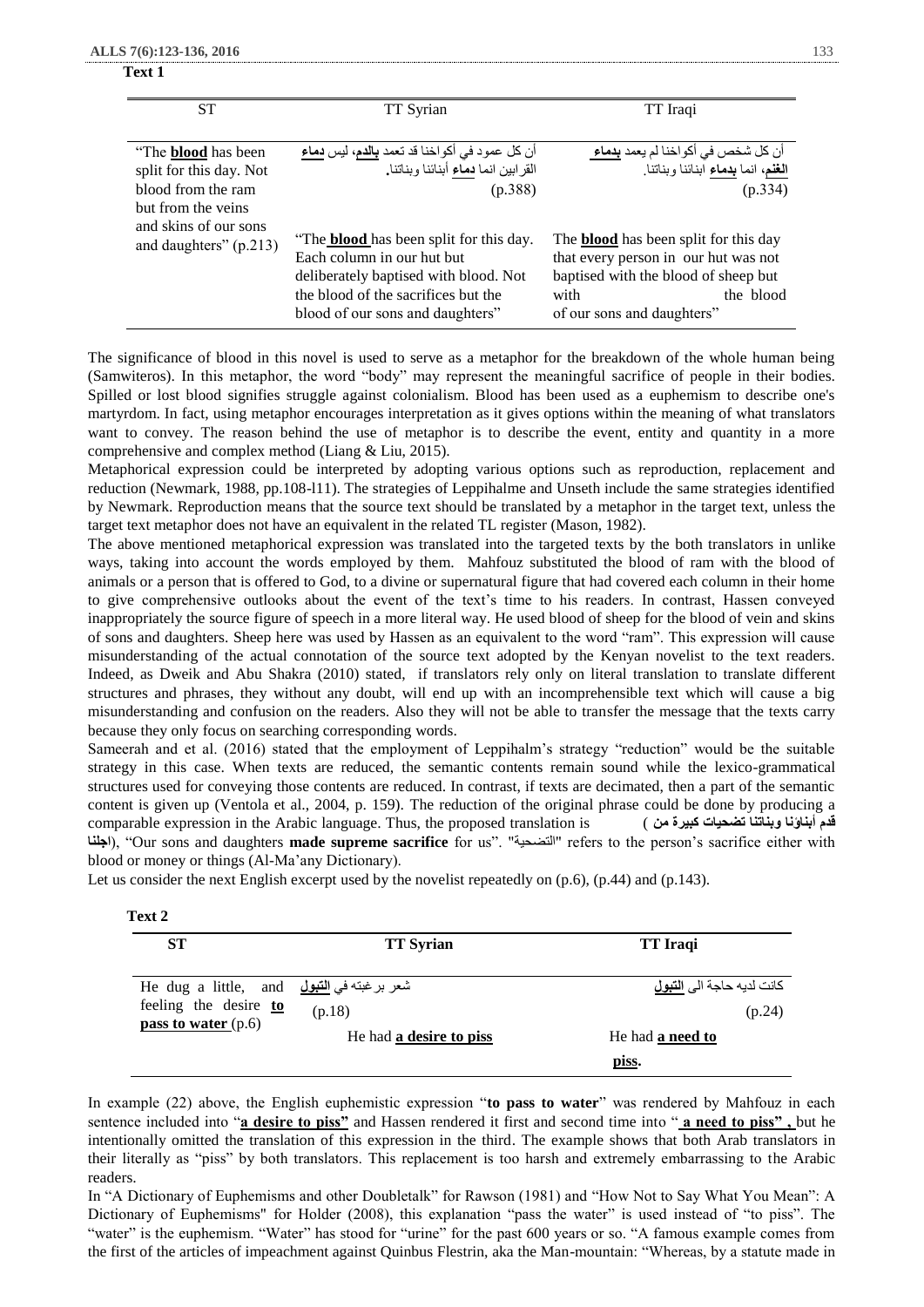the reign of his Imperial Majesty Calin Deffar Plune, it is enacted, that whoever shall make water within the precincts of the royal palace, shall be liable to the pains and penalties of high treason…"(Jonathan Swift, Gulliver's Travels, 1726). In this vein, the Arabic interpretations seem inadequate. Both translators have not explored the proper strategy for conveying the euphemistic function since the ST intended connotation is to express this meaning in a polite way. Therefore, the best solution for conveying this expression is by using the strategy proposed by Unseth, which is to translate the original expression by using a different expression of similar meaning in the TL. Therefore, the more appropriate translation is " **حاجته يقضي**) " Dictionary of The Contemporary Arabic Language, 2011), which means "**Relieve Oneself**".

The expression lavatory was adopted on (p.9) in the following example:

#### **Text 3**

| <b>ST</b>                     | <b>TT Syrian</b>                   | <b>TT</b> Iraqi                        |
|-------------------------------|------------------------------------|----------------------------------------|
|                               |                                    |                                        |
| He<br>entered the pit         | يقسر نفسه على أسقاط شيء ما في حفرة | دخل <mark>المراحيض</mark> وانزل سرواله |
| <b><u>lavatory.</u></b> (p.9) | <u>المراحيض</u>                    | (p.28)                                 |
|                               | (p.23)                             |                                        |
|                               | "He is deliberately dropped"       | "He Entered the <b>toilet.</b> "       |
|                               | something inside the pit.          |                                        |
|                               | of <b>toilet.</b> "                |                                        |
|                               |                                    |                                        |

Lavatory used to denote to place, that is, to wash yourself (Carter, 2001). In fact, it is adopted to indicate a vessel for washing purpose, such as a wash basin. Therefore, it came to denote to a room with washing vessels (Hanks, 2013). Since such rooms often contain toilets, the meaning developed into its present meaning, explicitly the mannerly and formal euphemistic expression for toilets and the rooms having them (Shove & Warde, 2002).

According to Rawson (1981, p.164) lavatory is a Latinate washroom, sometimes used for the principal fixture and for the place. "Lavatory," sometimes abbreviated in Britain to lav, derives from the Latin lavare, to wash. Prior to the nineteenth century, a lavatory really was a place for cleaning up. Therefore, the typical convent had a lavatory which was for washing. Holder (2008) says; this Latin word is used as a place for washing in. It generally denotes original and common structures, as in the army.

The author created this word as euphemism. However, in the back translations, Mahfouz and Hassen, did not convey the original meaning in the novel, instead they replaced culturally this word using common word "toilet". In fact "lavatory" is the room which contains toilet. Their translation is considered inadequate because they adopted a direct term that may give a limited idea to the minds of target readers as a place of urination.

What is more is that, Hassen omitted some information included in the source text; such attempts cause missing the more general function of the source expression.

In this content, Unseth offers literal translation as a solution for the rendition of such words. The researcher of the current study suggests the use of ""المياه دورة "that means "bathroom" (Dictionary of Contemporary Arabic Language, 2011; Al-Waseet Dictionary, 2004; Al-Ghany Dictionary). "المورة المعياه" is a suitable rendition for the above euphemistic word.

#### **7. Conclusion**

This article discusses the influence of sociocultural differences in translating euphemisms in "A Grain of Wheat". Since, the objective reason behind using the euphemistic expression in literature works is to save the author's his readers from the embarrassment that might be created from the employment of definite expressions, translators must exert their efforts to find the appropriate euphemistic equivalents in their translations to avoid cultural gap.

Newmark (1988, p.94) says:" there will be a translation problem unless there is cultural overlap between the SL and the TL. However, language does contain all kinds of cultural deposits. Most cultural words are easy to detect, since they are associated with a specific language and cannot be literally translated. Literal translation would alter the meaning and a translation may include an appropriate equivalent.

Having discussed of euphemistic expression from sociocultural effect, the researchers have come to the conclusion the influence of sociocultural differences in Translating Euphemistic Expressions from English into Arabic in "A Grain of Wheat". It can be concluded that both two Arabic translations have all followed closely the original literal translation texts with some variations. Twenty four examples indicated that literal, omission, and replacement translation strategies are frequently applied to translating the four topics: death, sex, human body and bodily function in "A Grain of Wheat". In fact, both translators used three strategies, namely literal, omission and structure change to preserve the SL flavour

and integrity. Both translators also strived to keep the meaning in the source texts sound natural by transferring the SL's structure. Omission and literal strategy employed by the translators frequently may not express euphemistic words functionally. The findings also revealed that both translators attempted to translate semantically the euphemistic expressions but at the expense of rendering them adequately into the target culture. While the researcher found similarities and differences in the employment of translation strategies in translating the euphemistic expressions, the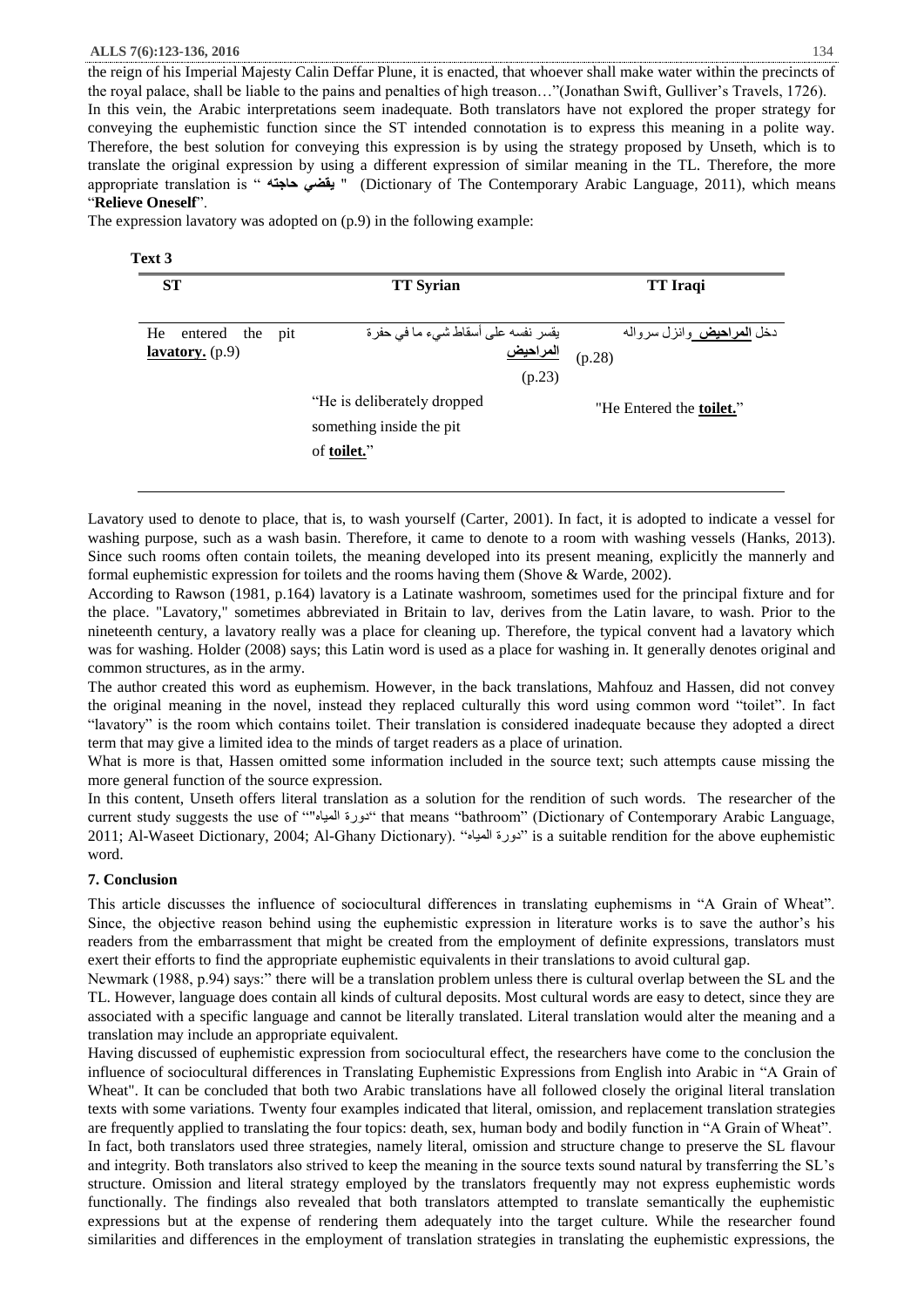Syrian translation is apparently better delivered than the Iraqi translation. The findings also suggested that knowledge and competence of the translators in handling sociocultural differences as well as the employment of effective strategies such as those proposed by Leppihalme and Unseth are indispensable tools for solving the problems of translating euphemistic expressions.

# **References**

Abdul-Raof, H. (2013). *Qur'an translation: Discourse, texture and exegesis*. Routledge.

Alkire, S. (2002). Introducing euphemisms to language learners. *The Internet TESL Journal*, *8*(5).

Allan, K., & Burridge, K. (1991). Euphemism & dysphemism: Language used as shield and weapon. Oxford University Press, USA.

Allan, K., & Burridge, K. (2006). Forbidden words: Taboo and the censoring of language. Cambridge University Press.

Baker, M. (1992). In other words: A course book on translation. London and New York: Routledge.

Charaudeau, P. (1998). Discours médiatique de l'information. INA, Paris

Cho, H. (2014). 'It's very complicated'exploring heritage language identity with heritage language teachers in a teacher preparation program. Language and Education, 28(2), 181-195.

Claire, E. 1998. Dangerous English 2000!: An Indispensable Guide for Language

Learners and Others. USA: Delta Publishing Company.

Crespo-Fernández, E. (2015). Sex in Language: Euphemistic and Dysphemistic Metaphors in Internet forums. Bloomsbury Publishing.

Dhika, S., & Gede, I. (2014). Euphemism an Dysphemisim in the movie Remember Me. *HUMANIS*, *19*(1).

Efendi, C., Rosa, R. N., & Wahyuni, D. (2013). Forms and types of Euphemism found on Sites of TEMPO. CO and YESS-ONLINE. COM. *E-Journal English Language and Liter*ature, 2(1).

Emanatian, M. (1995). Metaphor and the expression of emotion: The value of cross-cultural perspectives. Metaphor and Symbol, 10(3), 163-182.

Farghal, M. (1995). Euphemism in Arabic: A Grecian interpretation. Anthropological Linguistics, (37), (3), (366-378).

Goossens, L. (1990). Metaphtonymy: the interaction of metaphor and metonymy in expressions for linguistic action. *Cognitive Linguistics (includes Cognitive Linguistic Bibliography)*, *1*(3), 323-342.

Gross, J. T., & Gross, I. G. (2012). Golden harvest: Events at the periphery of the Holocaust. Oxford University Press.

Hatim, B., & Munday, J. (2004). Translation: An advanced resource book. Psychology Press.

Holder, R. W. (2008). Dictionary of euphemisms. Oxford University Press.

Hughes, G. 2006. An Encyclopedia of Swearing: The Social History of Oaths,

Profanity, Foul Language, and Ethnic Slurs in the English-speaking World.

New York: M.E. Sharpe, Inc.

Kecskes, I. (2016). Situation-bound utterances in Chinese.

Larson, Mildred. 1998. Meaning Based Translation. USA: University Press of America

Leppihalme, R. (1997). Culture bumps: an empirical approach to the translation of allusions (Vol. 10). Multilingual matters.

Liang, M., & Liu, J. (2015). Translating Conceptual Metaphors in Chinese Stock News Report: A Web-Based Study. English Language and Literature Studies, 5(3), 118.

Munday, J. (2009). Introducing translation studies: Theories and applications. Routledge.

Musfiroh, U. N. (2014). A Study of Euphemism Used by President Barack Obama in the First Inaugural Address. *Jurnal Ilmiah Mahasiswa FIB*, *3*(9).

Newmark, P (1988), Textbook of Translation. Oxford: Pergamon Press.

Nida, E. A. (1964). *Toward a science of translating: with special reference to principles and procedures involved in Bible translating*. Brill Archive.

Persell, C. H., & Cookson Jr, P. W. (1987). Microcomputers and elite boarding schools: Educational innovation and social reproduction. *Sociology of Education*, 123-134.

Prasetyo, A. (2015). Application of B. Warren's model to political Euphemisms in United States Presidential Debate 2012. *Language Horizon*, *3*(1).

Unseth, P., & Unseth, P. (2006). Watch your language!: translating euphemisms. *ATA Chronicle February*, *2006*, 35- 37.

Rawson, H. (1981). dictionary of euphemisms & other doubletalk. Crown.

Samoškaitė, L. (2011). 21st century political euphemisms in English newspapers: semantic and structural study.